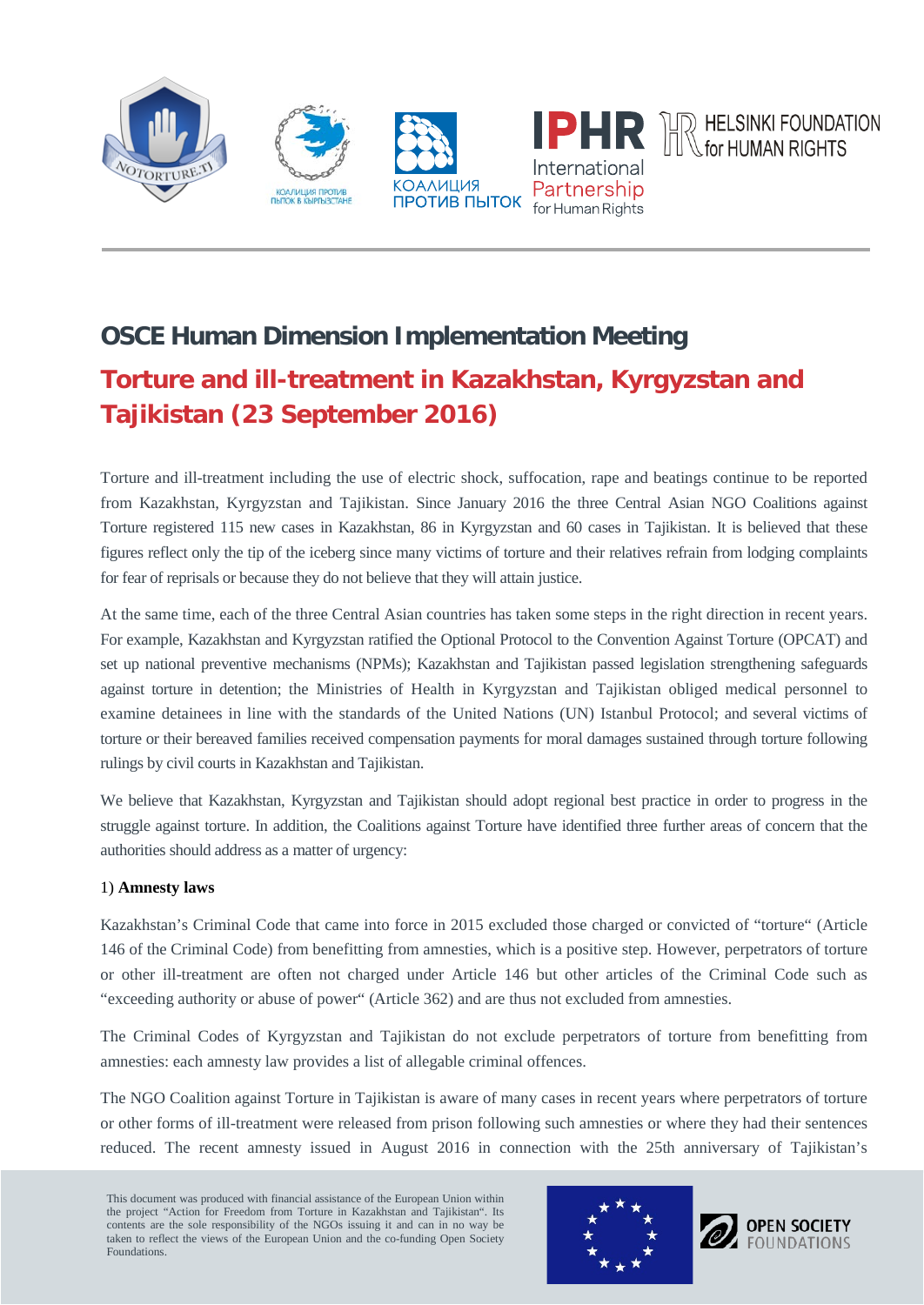independence was the first amnesty in Tajikistan that explicitly stated that those convicted of "torture" (Article 143-1 of the Criminal Code) were excluded from the amnesty. However, since in Tajikistan many perpetrators of torture and other ill-treatment are convicted under other articles of the Criminal Code many had their sentences reduced under the August 2016 amnesty. The NGO Coalition against Torture in Tajikistan is aware of 25 people convicted of torture or ill-treatment in the army or their superiors who benefitted from the most recent amnesty.

In March 2014 military conscript Shakhbol Mirzoev was beaten so severely by Usmon Gayratov, a serviceman and medical attendant of the Border Guards Unit where the young man served, that Shakhbol was left paralysed. In June 2014 the Military Court of Dushanbe Garrison convicted Usmon Gayratov of "violating the code of military conduct" (Article 373, part 2) and sentenced him to nine years' imprisonment. Thanks to the application of two amnesties, in October 2014 and in August 2016, he has less than three years left to serve in prison.

#### **2) Failure to conduct effective investigations**

Kazakhstan, Kyrgyzstan and Tajikistan lack independent mechanisms to conduct prompt, thorough, impartial and effective investigations into allegations of torture and ill-treatment. When Kazakhstan (in 2014), Kyrgyzstan (2013) and Tajikistan (2012) were last reviewed by the UN Committee against Torture, the Committee recommended that they all establish such independent investigatory mechanisms.

In Kyrgyzstan and Tajikistan, when complaints are filed with the Ministry of Internal Affairs or other law enforcement agencies, they are usually sent for preliminary checking to the internal security services of the same institution that is implicated in the complaint. In practice, such checks are highly superficial and typically consist of interviews with the alleged perpetrators only. Bodily injuries, if documented, are usually ascribed to accidents or natural causes. As a result, the allegations are frequently found to be unsubstantiated and not meriting full investigation.

In Kazakhstan the new Criminal Procedure Code (CPC) that came into force in January 2015 stipulates that reporting a crime – of torture or other – should trigger an immediate investigation, not just a preliminary checking. However, in practice cases are only forwarded for investigation once they are registered in the Unified Register of Pre-Trial Investigations and we are aware of many cases involving allegations of torture and ill-treatment where law enforcement duty officers have refused to record complaints in the Register. Officers often use a provision contained in the CPC that allows law enforcers to subject the information contained in crime reports to preliminary checks if the information lacks clarity and detail, which is often the case with statements of torture. The checking is routinely carried out by the same body whose staff are implicated in the complaint of torture.

When prosecutors lead investigations into allegations of torture the investigations are also often not conducted effectively. Prosecutors and policemen from the same regions often have close professional and sometimes even personal links, which often pose an obstacle to thorough and impartial investigations into violations committed by police. In many cases prosecutors task police with carrying out investigative activities, a practice that raises serious concerns about the independence of the investigation. Investigators often fail to engage in gathering evidence about the circumstances of the alleged torture from all involved parties, such as interviewing witnesses and medical personnel or ordering a forensic medical examination; they do not interview the victims nor do they carry out cross questioning of the police officers allegedly responsible in the presence of victims. Instead, investigators often simply rely on statements obtained from the alleged perpetrators and their colleagues.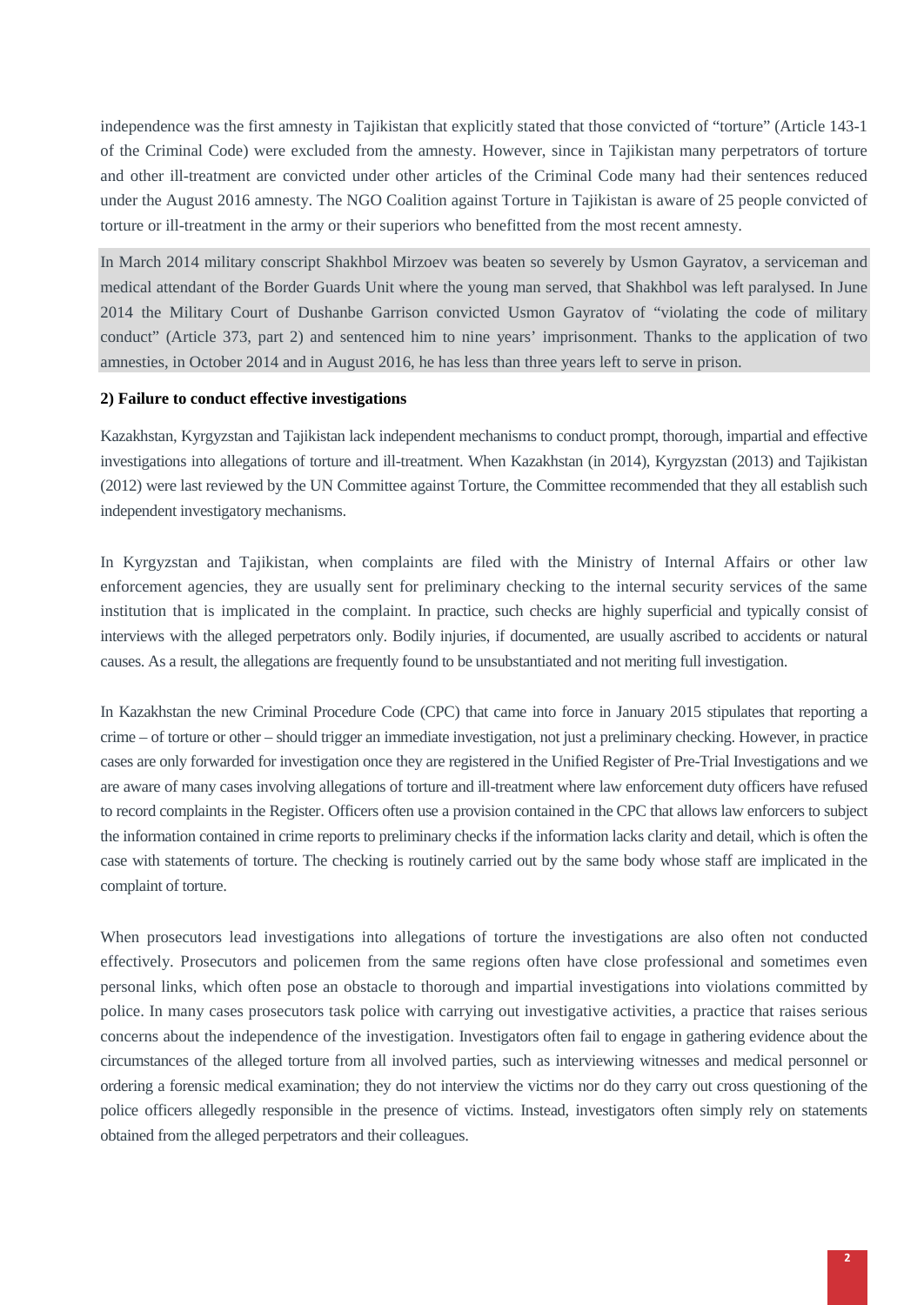We are also concerned that the existing investigation mechanisms lack accountability and transparency. When investigators close a criminal investigation victims and their lawyers usually do not have access to the case materials and sometimes they are not even informed that the case has been dismissed.

Prosecutors, like the police, have a vested interest in achieving a high rate of crime resolution. In order to achieve this goal, prosecutors may be inclined to overlook human rights violations committed by police, such as torture. In those cases where torture or other ill-treatment are revealed during court hearings prosecutors have an inherent conflict of interest. The law envisages that prosecutors carry out both the function of criminal prosecution and that of supervision over the legality of the investigative process. Within the function of criminal prosecution, the prosecutor presents indictments in courts that are frequently based on information provided by police or other law enforcement agencies. By revealing violations (including torture and other ill-treatment) that took place during their investigative activities, the prosecutor undermines the legitimacy of the collected evidence and weakens the arguments presented in the indictment.

**Rasim Bayramov** was tortured by police in the northern Kostanay region of Kazakhstan in July 2008. He and his mother submitted complaints to local police and prosecution authorities, but no full investigation was conducted and prosecutors dismissed the case for "lack of evidence of a crime" without giving further details about how they had reached this conclusion. After the UN Committee against Torture ruled in 2014 that Rasim Bayramov's treatment at the hands of police amounted to torture and that an effective investigation should be conducted in order to bring the perpetrators to justice, investigative activities were conducted but the case was subsequently closed several times times for "lack of evidence of a crime" and for establishing "no element of crime in the actions" of the police. The NGO Coalition against Torture in Kazakhstan is concerned that the investigations lacked effectiveness and did not, for example, address the conclusions of a psychiatric examination that had been conducted in line with the standards of the Istanbul Protocol. The examination found that Bayramov's allegations fully corresponded with and were supported by the psychological evidence found during the examination. In February 2016 Rasim Bayramov, aged 33, tragically died of complications resulting from an illness he contracted in prison. In July the investigation into the allegations of torture was closed and the prosecutor's office has turned down the lawyer's request to recognize Bayramov's mother as a party in the case. As a result, it is now impossible to appeal the July 2016 decision on closing the investigation.

In August 2015 **Umar Bobojonov,** aged 23, died shortly after he was taken into custody by police in the city of Vahdat, some 20 kilometers east of Tajikistan's capital Dushanbe. At the local police station police officers reportedly beat and kicked him and one officer kicked Umar's head so severely that he hit the wall with the back of his head and dropped to the ground unconscious. Two eye-witnesses confirm that police officers abused him. An ambulance took Umar to Vahdat City Hospital, where medical personnel assessed his situation as "very serious" and took him for reanimation, but he remained in a coma until he died on 4 September.

On 1 September 2015 the Vahdat Prosecutor's Office opened a criminal case for "unintentionally inflicting serious bodily harm" (Article 110, part 1 of the Criminal Code). On 4 September the forensic medical examination conducted by experts of the Vahdat branch of the State Forensic Medical Institute concluded that Umar Bobojonov died of head injuries. On 5 September the charge was changed to "inflicting serious bodily harm resulting in death" (Article 110, part 3 of the Criminal Code).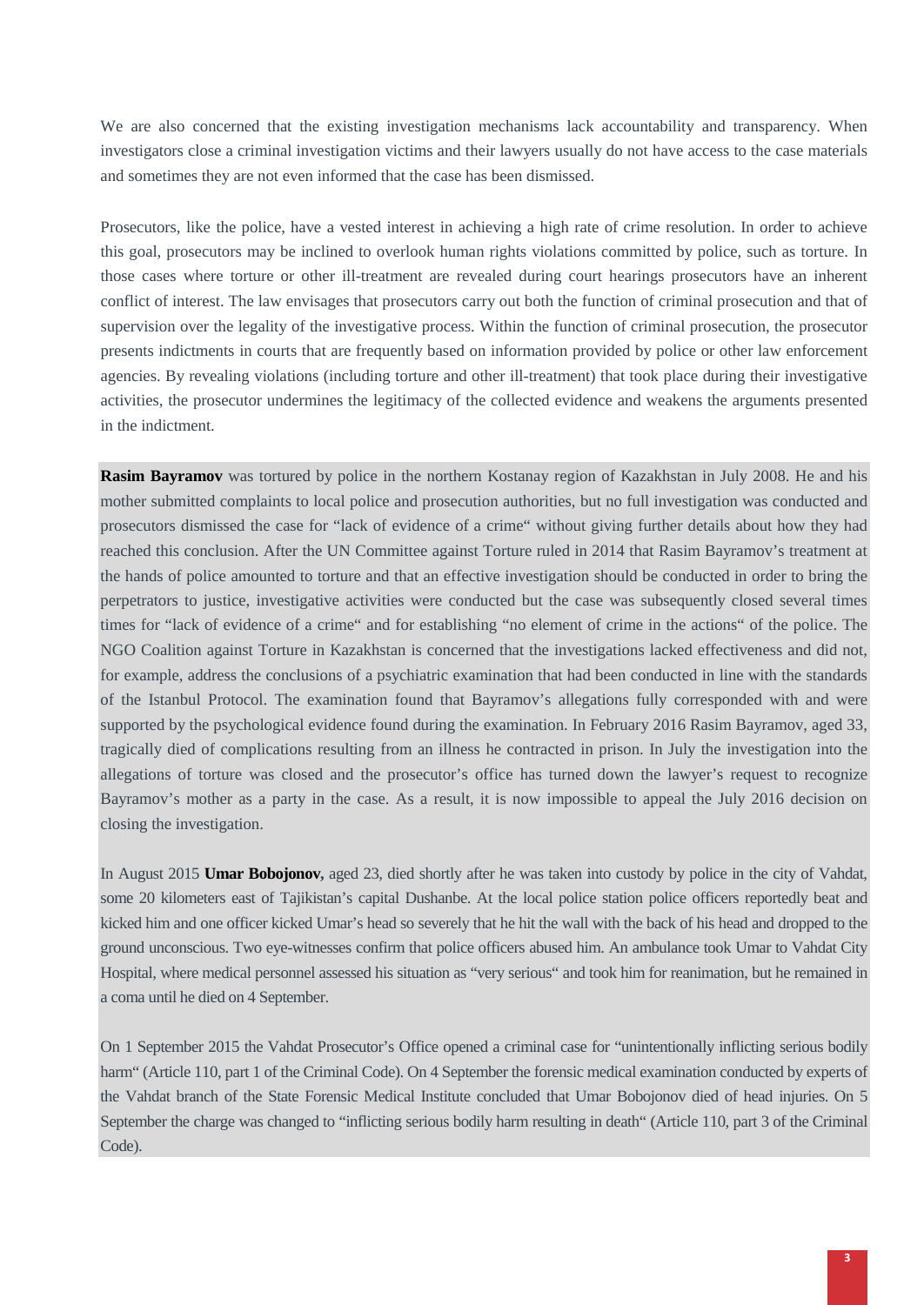We are concerned about shortcomings in the way the Vahdat Prosecutor's Office has conducted the investigation and the lack of transparency of the process. For example, the prosecutor in charge of the case has on many occasions responded to petitions by the lawyer representing Umar Bobojonov's family with a significant delay and the lawyer was only given access to case materials that he is entitled to view by law after complaining to the Prosecutor General's Office in December 2015. Crucial investigative activities that should be conducted promptly, such as the confrontation of the alleged perpetrators and the witnesses, took place only over four months into the investigation. On 25 June 2016 the lawyer was informed that the Vahdat Prosecutor's Office had closed the preliminary investigation four months earlier because investigators had been unable to establish the suspected perpetrator/s.

#### **3) Compensation for moral damages**

Over the past ten years the Central Asian Coalitions against Torture have pushed for progress in facilitating access to reparation for victims of torture and their families. In recent years, six victims or their bereaved families have received compensation payments for moral damages sustained through torture in both Tajikistan and in Kazakhstan. While these are important precedents we are concerned that the amounts of compensation were neither fair nor adequate.

**Firdavs Rakhmatov** died after being subjected to torture by fellow-soldiers of the Ground Forces of Tajikistan's army in June 2015. His father reported that Firdavs had previously suffered abuse but had not complained for fear of reprisals. On 5 August 2016 the Military Court of Dushanbe Garrison granted the bereaved family compensation for moral damages of only 5 000 Somoni, the equivalent of approx. 560 EUR.

For example, **Shakhbol Mirzoev**, who was tortured so severely when he served in the army of Tajikistan that he was left paralyzed, was granted an equivalent of 2,900 EUR by the Military Court of Dushanbe Garrison in May 2015 for moral damages. The decision was later cancelled and the case is now pending review with a military court. Although the authorities promised to cover all medical expenses, in practice they only covered some and Shakhbol's family had to sell their house to pay for the other medical expenses.

In Kazakhstan in 2014, police in the city of Karaganda tortured **Nikolay Sinyavin** so severely (including by pulling out a fingernail, forcing a car key underneath his toenail and raping him with a truncheon) that he sustained a brain injury that caused the onset of epilepsy. In March 2016 Karaganda Regional Court awarded him a meager 1 000 000 Tenge (approx. 2 600 EUR) in compensation - the lawyer had asked for three times as much.

While courts in Kyrgyzstan have also ruled in favour of providing compensation to victims in several cases, to date none of the victims has actually received any payment. This includes several cases involving victims of torture from Kyrgyzstan where the UN Human Rights Committee decided under its individual complaints procedure that compensation should be provided. In Kyrgyzstan – contrary to the country's obligations under international human rights law – domestic legislation does not require the state, but the perpetrators, to provide compensation for torture.

In June 2011 **Aleksey Naletkin** was reportedly beaten so severely by police in the temporary detention facility of the town of Tokmok in the Chuy region of Kyrgyzstan that he lost consciousness and had to be hospitalized. In April 2014 the Collegium of Bishkek City Court found two police officers guilty of "exceeding authority using violence", and sentenced them to a fine and ruled that they are prohibited to occupy government positions for three years. On 26 December 2014 a civil court ruled that Aleksey Naletkin be awarded compensation for material and moral damages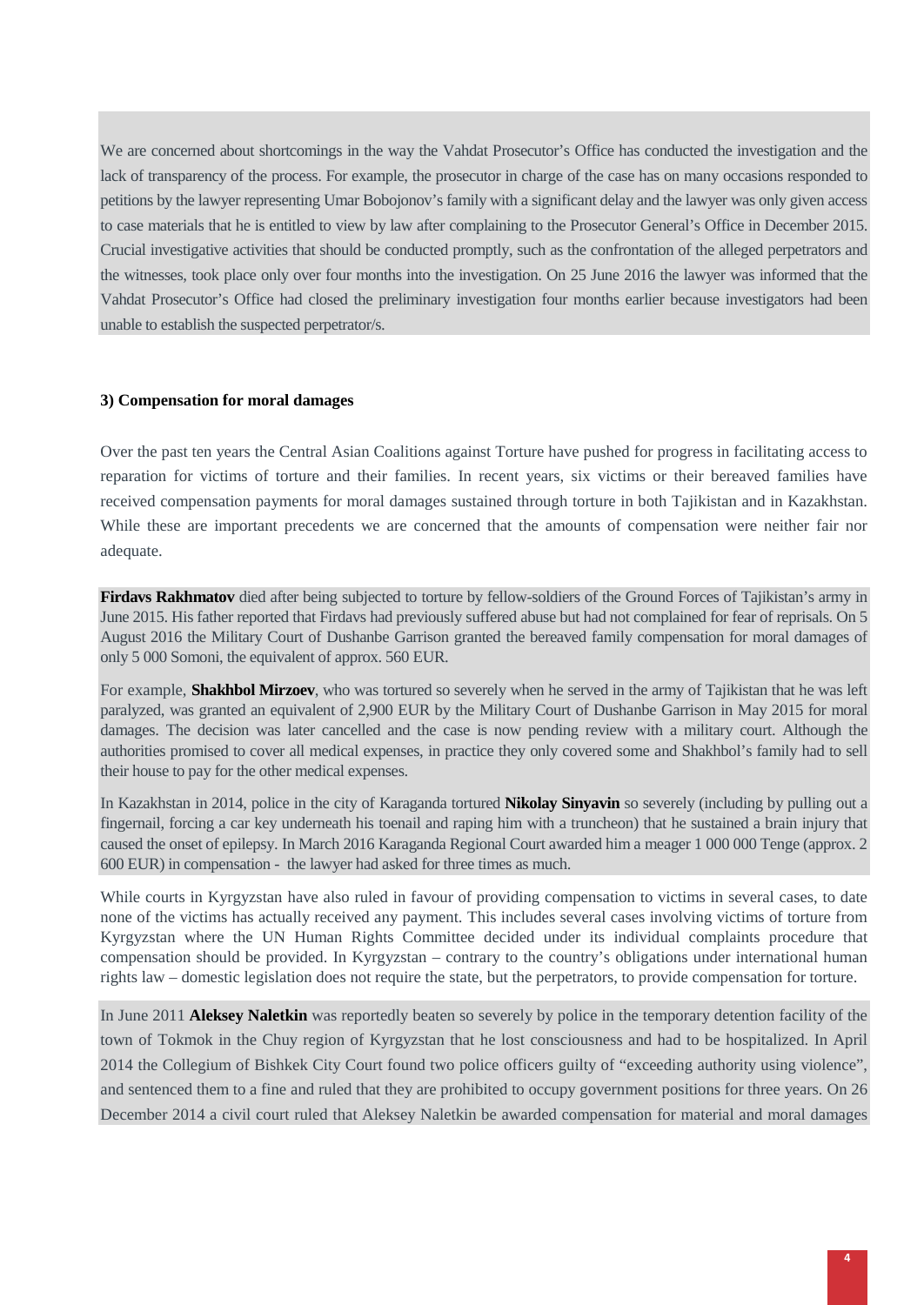he sustained through the police abuse, but despite several complaints he has not yet received the compensation for moral damages.

## **Recommendations:**

We call on the authorities of Kazakhstan, Kyrgyzstan and Tajikistan to implement all recommendations issued to these countries by relevant UN treaty bodies and procedures. Recommendations to each of the three Central Asian countries that should be implemented as a matter of priority include:

# Kazakhstan:

- Should ensure that all detainees have access to the legal safeguards enshrined in the law as of the moment of apprehension;
- ensure that all suspected perpetrators of torture and other forms of ill-treatment are charged under Article 146 of the Criminal Code;
- oblige medical personnel examining detainees to adhere to the standards of the Istanbul Protocol;
- ensure that investigations into all allegations of torture and ill-treatment are conducted promptly, thoroughly, impartially and independently;
- and ensure that victims of torture or their bereaved families receive fair and adequate amounts of compensation.

### Kyrgyzstan:

- Should amend its legislation aimed at providing access to fundamental legal safeguards in detention upon apprehension;
- amend its legislation to exclude perpetrators of torture and all other forms of ill-treatment from benefitting from amnesties;
- create and fund an independent mechanism endowed with sufficient authority and competence to conduct prompt, thorough and impartial investigations into all allegations of torture and other forms of ill-treatment;
- fully implement all decisions issued to Kyrgyzstan under the UN Human Rights Committee's individual complaints procedure;
- and oblige the state to provide funds to compensate victims of torture/ill-treatment or their bereaved families for moral damages.